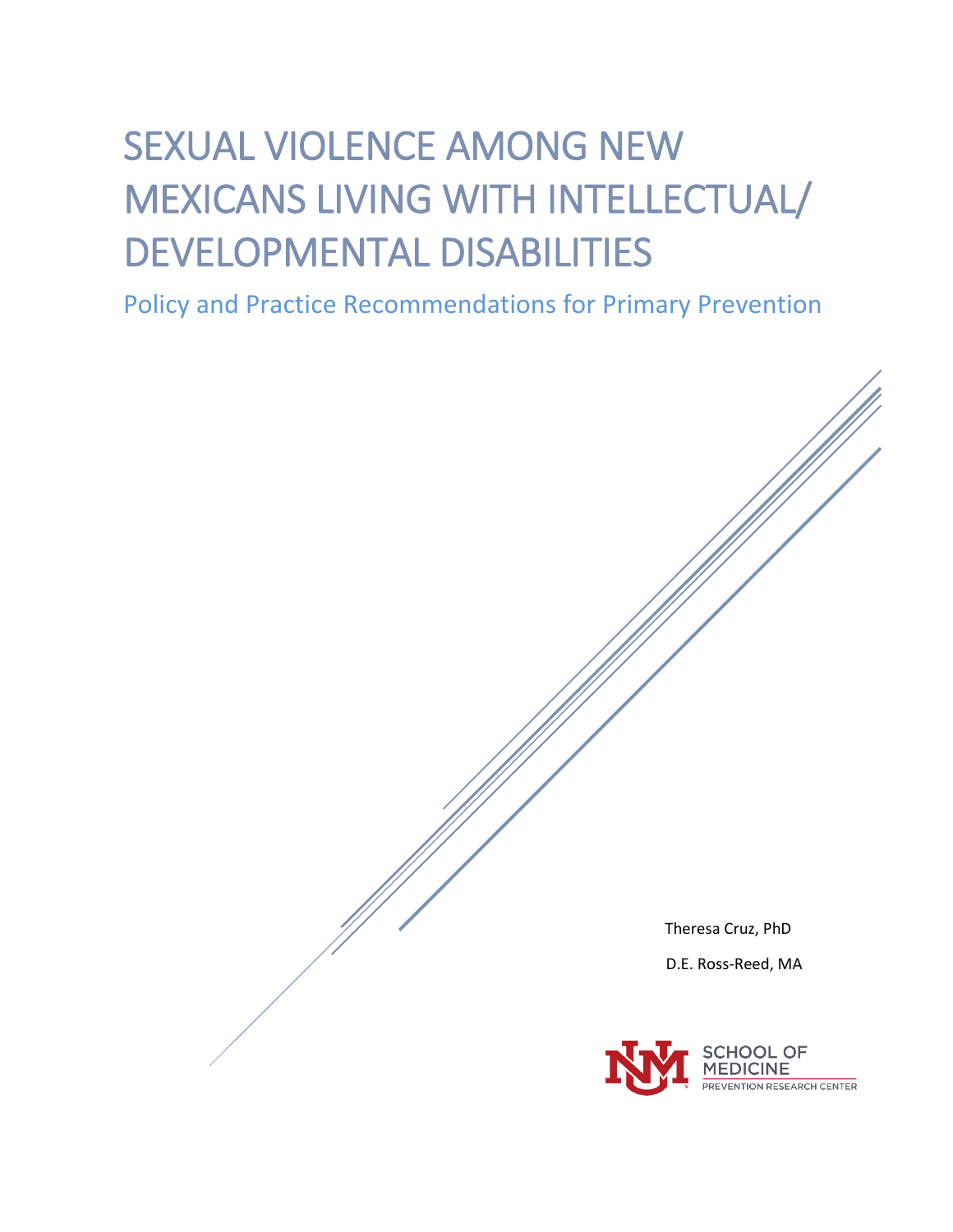This work was supported through funding by the Division of Epidemiology and Response, State of New Mexico Department of Health

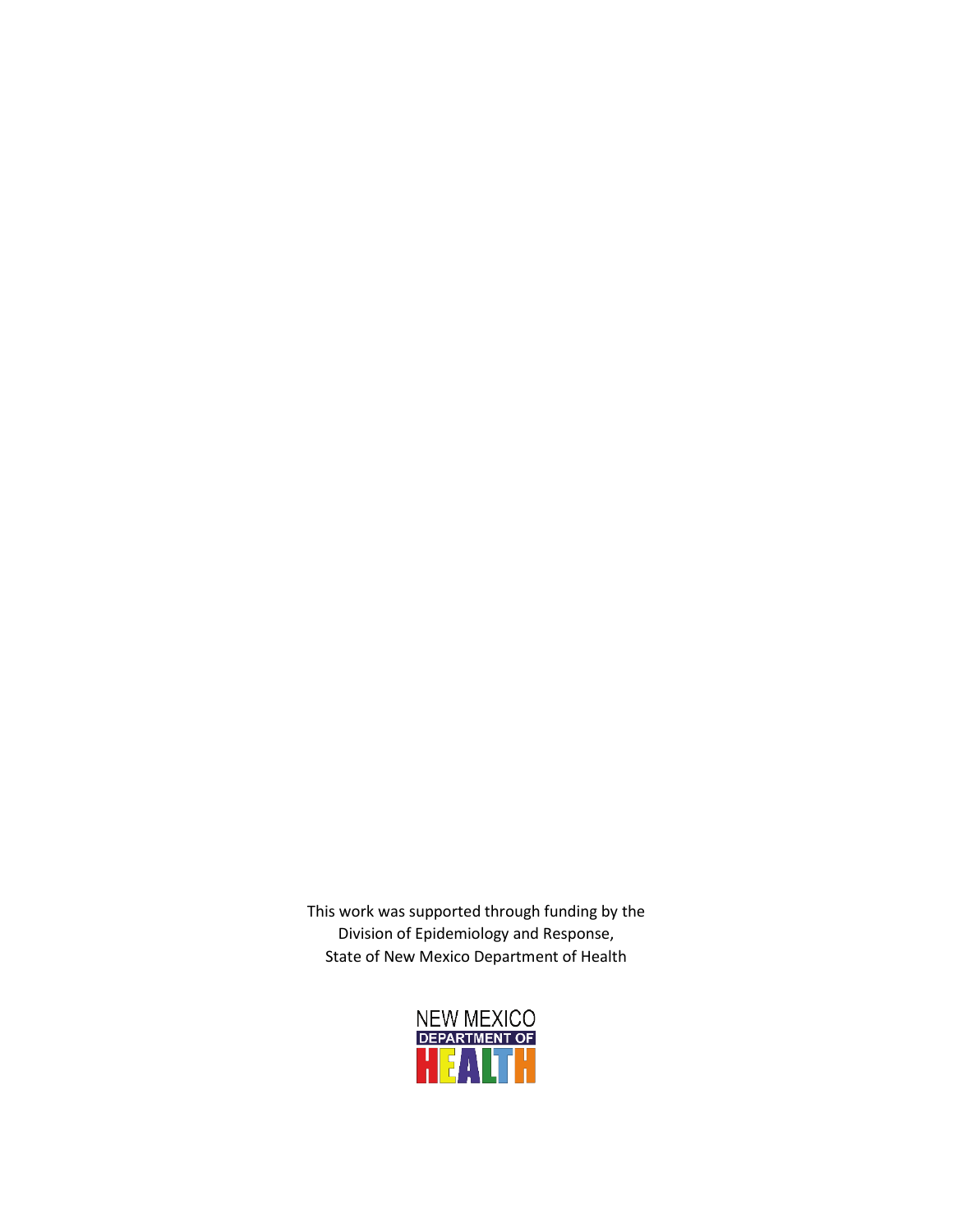# **Executive Summary**

Sexual violence among people living with intellectual and developmental disabilities (I/DD) is highly prevalent in New Mexico and in the United States. More than one in four New Mexican adults with I/DD report a history of forced sex or attempted forced sex, compared to fewer than 1 in 10 among people without I/DD. Power imbalances between caregivers and clients, lack of sexuality education for people with I/DD, isolation, gaps in caregiver training, frequent staff turnover, a culture of ableism and compliance, and underreporting of sexual violence all contribute to disparities in sexual violence victimization.

Strategies that have shown the most promise to reduce sexual violence victimization among people with I/DD include:

- developing and implementing legislative and organizational policies
- providing education to people with I/DD and their caregivers
- fostering critical collaboration
- enhancing research
- adopting trauma-informed practices in organizations that serve people with disabilities

People representing a variety of agencies and sectors in New Mexico convened in December 2018 to discuss ways to enhance primary prevention efforts and reduce sexual violence among people living with I/DD in New Mexico. Recommendations from this learning community included:

- strengthening policies and procedures related to both prevention and reporting
- enhancing education about sexual violence for caregivers and special education teachers
- creating meaningful collaboration across sectors
- enhancing research including better data collection
- creating a strategic plan for prevention of sexual violence among people with disabilities

Next steps include developing and implementing a plan for addressing these recommendations.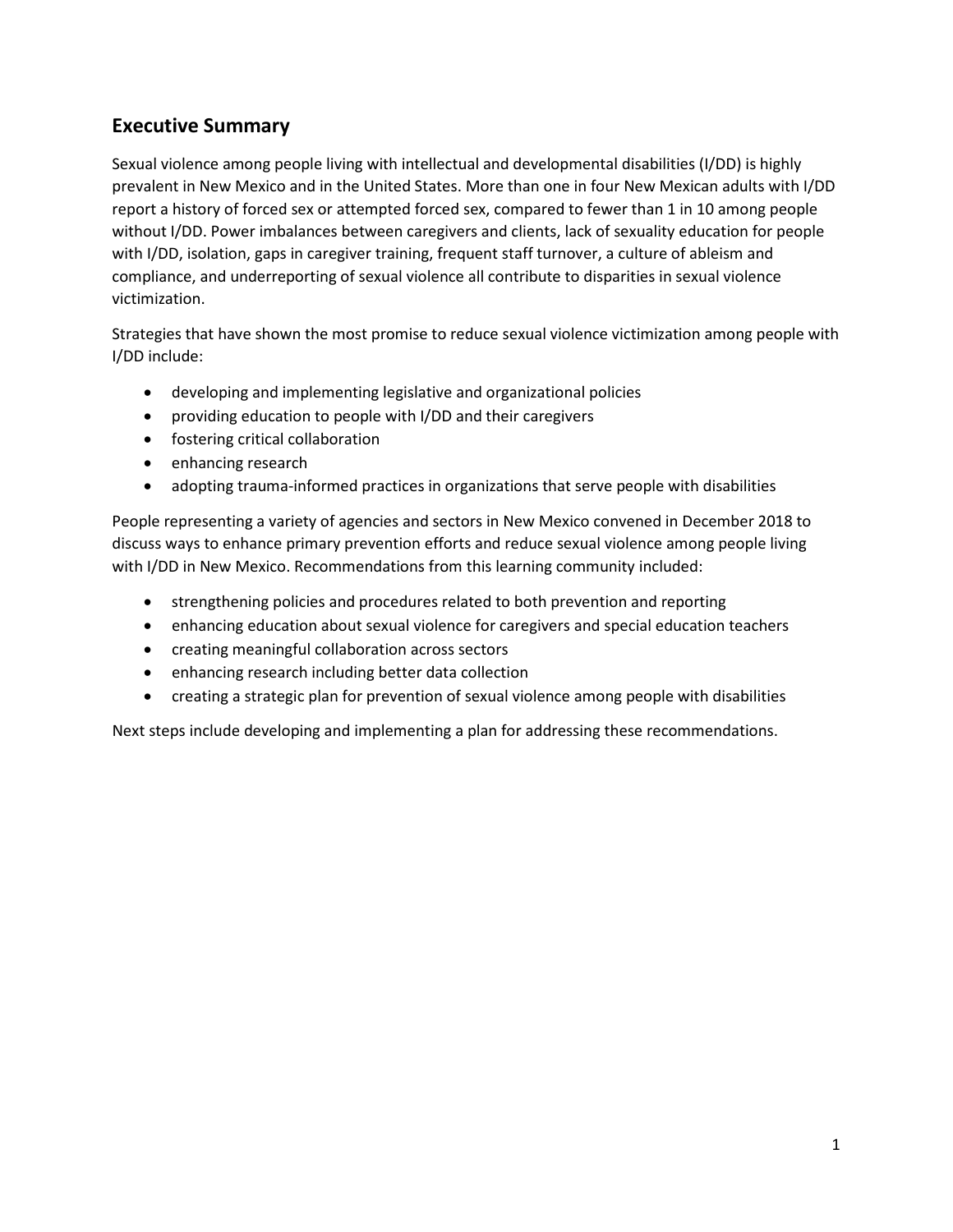# **Introduction**

Sexual violence is a critical public health issue in the United States; data from a 2010 national survey indicate that more than one in four women and more than one in ten men have experienced unwanted sexual contact during their lifetime.<sup>1</sup> Among people living with disabilities, the rate of sexual violence is much higher. Women with disabilities were more 3.3 times as likely to have experienced recent rape, and men with intellectual disabilities were 4.2 times as likely to have been made to penetrate a perpetrator, compared to people without disabilities. <sup>2</sup> Department of Justice statistics from 2009-2015 indicate that people with multiple disabilities are at highest risk, with 65.4% reporting a lifetime history of rape or sexual assault.<sup>3</sup>

In New Mexico in 2016-2017, adults with a cognitive disability were 2.8 times more likely to have experienced completed or attempted sexual assault in their lifetime, with 25.6% of adults with a cognitive disability reporting sexual assault compared to 9.2% of adults without a cognitive disability.<sup>4</sup> Additionally, adults with a physical disability were 1.4 times more likely to have experienced completed or attempted sexual assault in their lifetime, with 13.7% of adults with a physical disability reporting sexual assault compared to 11.2% of adults without a physical disability (Figure 1). Prevalence of prior year sexual assault or attempted sexual assault was 4.3 times higher among adults with a cognitive disability compared to adults without a cognitive disability.<sup>4</sup> Among youth in 2013, lifetime history of forced sex was 3 times higher for students with a long-term emotional problem or learning disability. 5

Figure 1. Percent of New Mexican Adults Reporting a Lifetime History of Completed or Attempted Sexual Assault, by Disability Status, NM BRFSS, 2016-2017.



The long-term impact of sexual violence victimization on suicide risk, mental health, and substance abuse is well documented. Numerous correlational studies show that sexual violence victimization is associated with suicide ideation and attempts,<sup>6-8</sup> and with stress, depression, post-traumatic stress disorder, anxiety disorders, and chronic major depression.<sup>9-11</sup>

People living with I/DD are more likely to have an increased number of risk factors that are associated with sexual assault victimization, including low income, prior victimization, and substance use.<sup>12</sup> The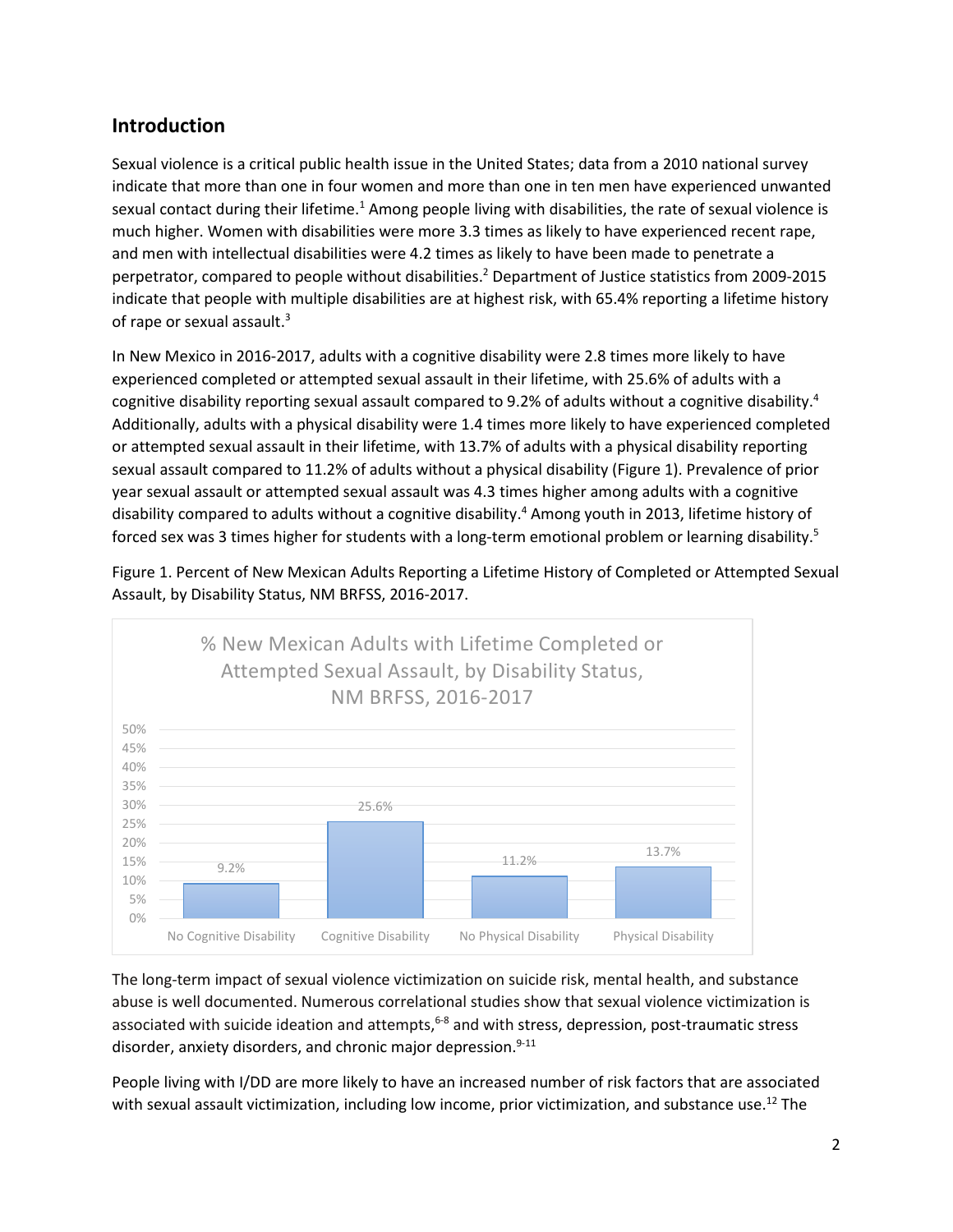California Coalition Against Sexual Assault (CALCASA) names additional environmental-level reasons that sexual violence is higher among people with disabilities. People who live in controlled environments, such as group homes or with family members, are frequently rewarded for compliance. In these environments, people with disabilities may be at risk of having basic freedoms removed for noncompliance with requests for sexual favors. People with I/DD may have caretakers with inappropriate physical boundaries who perform daily hygiene tasks such as bathing and clothing. Frequent turnover among caregivers, which stems from lack of training and low pay, may result in agencies employing caretakers without conducting rigorous background checks. Additionally, people with I/DD are at risk for re-victimization because they may not be seen as credible historians of their own experiences, they may be over- or under-medicated, and/or they may lack the ability to physically resist or call for help.<sup>13</sup> Law enforcement officers without sufficient training on working with people with I/DD may not consider survivors to be credible witnesses and consequently may fail to file charges against perpetrators.<sup>14</sup>

Ableism, defined as "the oppression of or discrimination against people with disabilities, grounded in beliefs that cast people with disabilities as weak, abnormal, or less capable than those without disabilities"15 may result in the belief that people with disabilities are asexual or not sexually attractive, and that sexuality education is not necessary or appropriate.<sup>13</sup> For this reason, people with disabilities may lack an understanding of healthy sexuality and, conversely, what constitutes sexual abuse. They often receive little or no education around healthy sexuality or healthy relationships.<sup>12,16</sup> Perpetrators and caregivers who fail to see healthy sexuality as a part of a person with I/DD's life may believe that sexual harassment and unwanted sexual touching is a compliment. Lack of reporting may also contribute to re-victimization. Sexual violence is underreported among people with disabilities, sometimes because the perpetrator is a caregiver or family member and the survivor may feel unsafe asking for help.<sup>17</sup> Underreporting may also be associated with serial perpetrators seeking out caregiver positions to have contact with potential victims, knowing that there is low risk of repercussions.<sup>13</sup>

# **Best Practices in Systems-Level Primary Prevention of Sexual Violence among People Living with Intellectual and Developmental Disabilities**

Leading sexual violence prevention organizations including CALCASA and the National Sexual Violence Resource Center (NSVRC), alongside disability advocacy organizations such as The Arc, have made recommendations and compiled resources for prevention of sexual violence among people living with disabilities. These resources include guidance documents suggesting policies and practices that states and agencies can adopt to reduce sexual violence in this population. The recommendations below appear in guidance documents released by states, disability service agencies, and violence prevention coalitions from 2010-2019, as well as academic research published during the same time frame. There are currently no evidence-based policies or practices for prevention of sexual violence specifically among people living with disabilities. This reflects the logistical difficulty of conducting outcome-based research and program evaluation with this population as well as lack of funding available for longitudinal studies.<sup>12</sup> Additionally, many programs focus on risk reduction, rather than primary prevention.<sup>15</sup> Recommendations for prevention among people with I/DD draw from community input as well as evidence-supported prevention strategies developed for other populations.

A comprehensive approach to violence prevention that includes efforts to impart change at the individual, relationship, community, and societal levels has the greatest potential for reducing sexual violence perpetration and victimization at the population level. $1$  For people living with I/DD, this means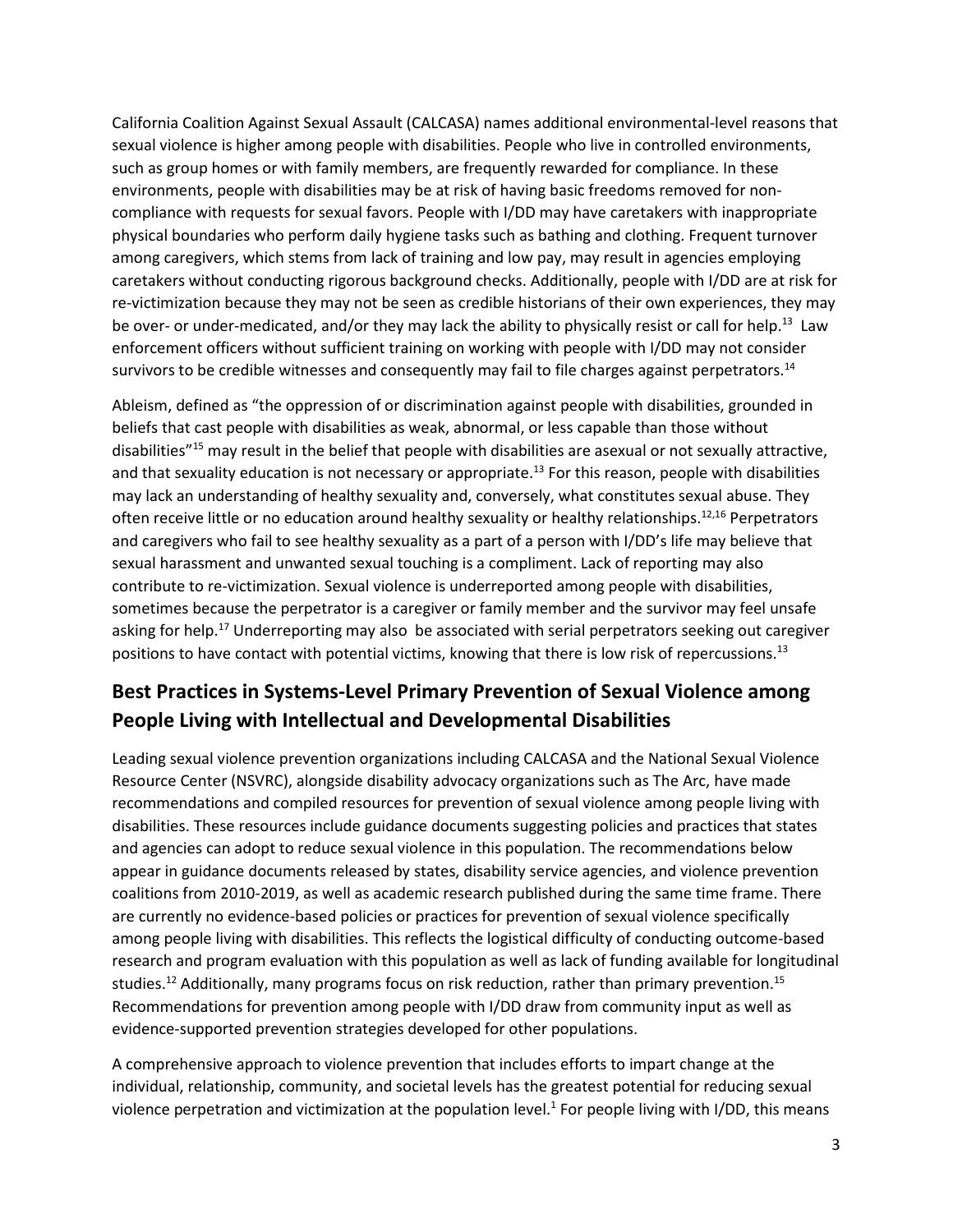engaging entire systems including caregivers, families, and clients.<sup>12</sup> Comprehensive strategies and approaches may include creating or strengthening legislative and organizational policies; providing direct education to people with I/DD as well as service providers and caregivers; and fostering critical collaboration. Because the prevalence of violence against people with I/DD is so high, it is also important to address gaps in reporting of violence victimization. Additional research can also identify trends in victimization, inform interventions, and strengthen service delivery.

# **Legislative and Organizational Policy**

Agencies that serve people with I/DD may be privately owned and managed, or they may be run by state agencies such as the NM Department of Health's Developmental Disabilities Supports Division. Because many services for people with I/DD are managed or overseen by state departments, and staff are employed by or contracted with state departments, legislative policies at the state level can create substantive changes in service delivery. One recommended state level policy is the creation of explicit agreements for direct care workers regarding equality, consent, and healthy and appropriate staff-client interactions.<sup>18</sup> Agreements about consent should emphasize the need for affirmative consent to any sexual activity.<sup>19</sup> Policies should also ensure that service providers receive education and training about sexual abuse, ableism, and healthy boundaries. Evaluation of this type of training indicates that it may improve attitudes toward people with disabilities; however, one half-day training session may not be sufficient to impact knowledge about sexual abuse among people with I/DD.<sup>15</sup> A sufficient dose of prevention education, usually over multiple sessions, is recommended to change complex behaviors such as sexual violence.<sup>20</sup>

State-level policy can also ensure that people admitted to an I/DD facility have access to sexuality education.<sup>21</sup> Because students are frequently opted out of health or sex education classes in school,<sup>19</sup> adults with I/DD may have never received any sexuality education. This can result in gaps in understanding about healthy expressions of sexuality and affirmative consent.

Inadequate levels of staffing may lead to excessive stress for direct care workers and contribute to a culture that devalues people with I/DD. High turnover may also result in staff who have not received all necessary training in recognizing and reporting sexual abuse. <sup>15</sup> Legislative appropriations can improve pay for direct care workers employed and contracted by state governments. This may improve quality of care, staff retention and employment longevity, as well as compliance with policies.<sup>14</sup>

Legislative policy can influence the handling of reports of sexual assault. Caregiver consent may be required for people living with I/DD to receive medical or legal services; however, states can enact legislation that ensures that survivors have access to a rape kit and counseling without consent of their guardian. <sup>21</sup> Reporting requirements can also be streamlined across agencies, minimizing confusion about protocol and mandatory reporting requirements, and states can adopt a "no wrong door" policy ensuring that reports of sexual violence are ultimately filed with the correct agency, regardless of which agency initially received the report.<sup>14</sup> Establishing and posting whistleblower protections, in which staff can report abuse or suspected abuse without fear of retaliation, can identify perpetrators and improve client safety. 18

Policies within organizations serving people with I/DD have additional potential to reduce sexual violence. By including information about the impact of ableism and discrimination on people with disabilities in training materials and posted policies, agencies can create a shift in organizational culture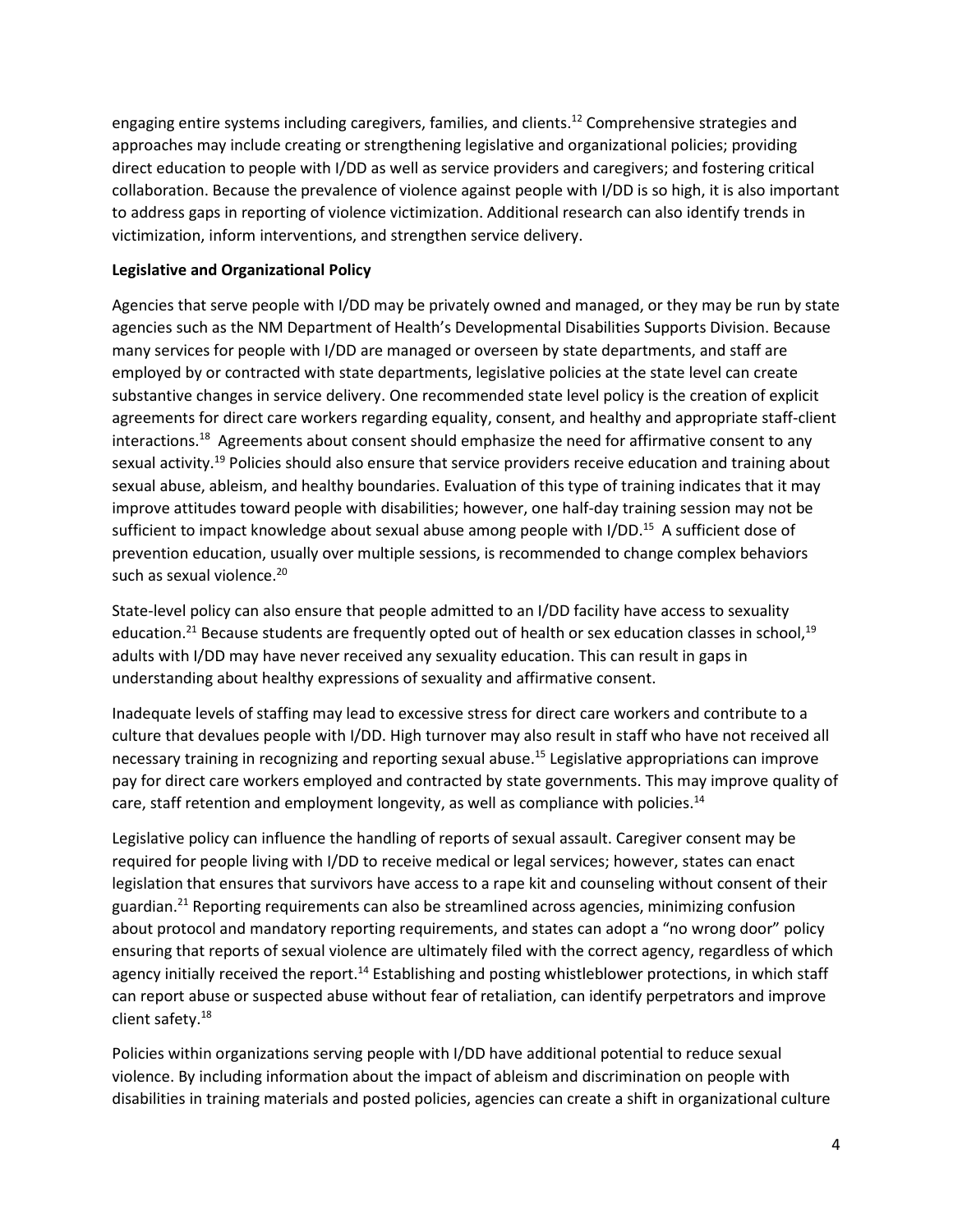that reduces oppression and victimization.<sup>15</sup> Norms change may also be achieved by adopting policies and practices that empower people living with disabilities to know and assert their rights and to advocate for their needs.<sup>21</sup> A clearly worded policy around inappropriate touch between caregivers and clients (including hugs, kissing, or other intimate forms of affection) should be put into place and made public and accessible.<sup>18</sup> Agencies can create opportunities for people with disabilities to integrate into the community, reducing isolation -- a risk factor for sexual and relationship violence.<sup>21</sup>

Due to the high prevalence of sexual assault among people with I/DD, tertiary prevention (minimizing harm to those who have been assaulted) is often discussed in recommendations for prevention. Organizations that are trauma-informed recognize the impact of trauma on individuals and communities, are able to identify signs of trauma and respond appropriately, and actively resist retraumatization.<sup>22</sup> Organizations can adopt trauma-informed care policies and can emphasize their commitment to trauma-informed care in their programming and interactions with staff. Similarly, policies that ensure adequate staff training to provide trauma-informed care and empathetic response to reports of sexual violence are crucial.<sup>21</sup> Specific policies are outlined below:

# **Recommendations for Legislative and Organizational Policies**

- Include explicit agreements for direct care workers in state-run facilities around equality, consent, and healthy interactions
- Provide access to sexual education for persons receiving I/DD services
- Improve pay for direct care workers to improve care, employment longevity and compliance
- Adopt a policy that promotes self-advocacy
- Discuss the impact of ableism and discrimination on people with disabilities in official documents and training materials
- Create and make public a policy around inappropriate touch
- Provide sexual assault survivors with I/DD access to a rape kit, a sexual assault exam by a trained professional, and counseling without needing the consent of a guardian
- Streamline reporting requirements across state agencies
- Adopt a "no wrong door" policy that ensures reports of sexual violence are filed with the correct agency, regardless of which agency initially received the report
- Establish and post whistleblower protections
- Explicitly name a focus on trauma-informed care in administrative rules, training and programming
- Work with the criminal justice system to ensure that law enforcement and prosecutors receive training on working with people with I/DD
- Enhance staff capacity for an empathetic, supportive response to sexual assault disclosure

# **Education for People Living with I/DD and Caregivers**

Agencies that serve people with I/DD can provide education around healthy relationships and red flags for sexual violence (OH, IL). This type of education can empower people with I/DD to communicate about sexuality and sexual violence (NJ) and advocate for their needs and desires.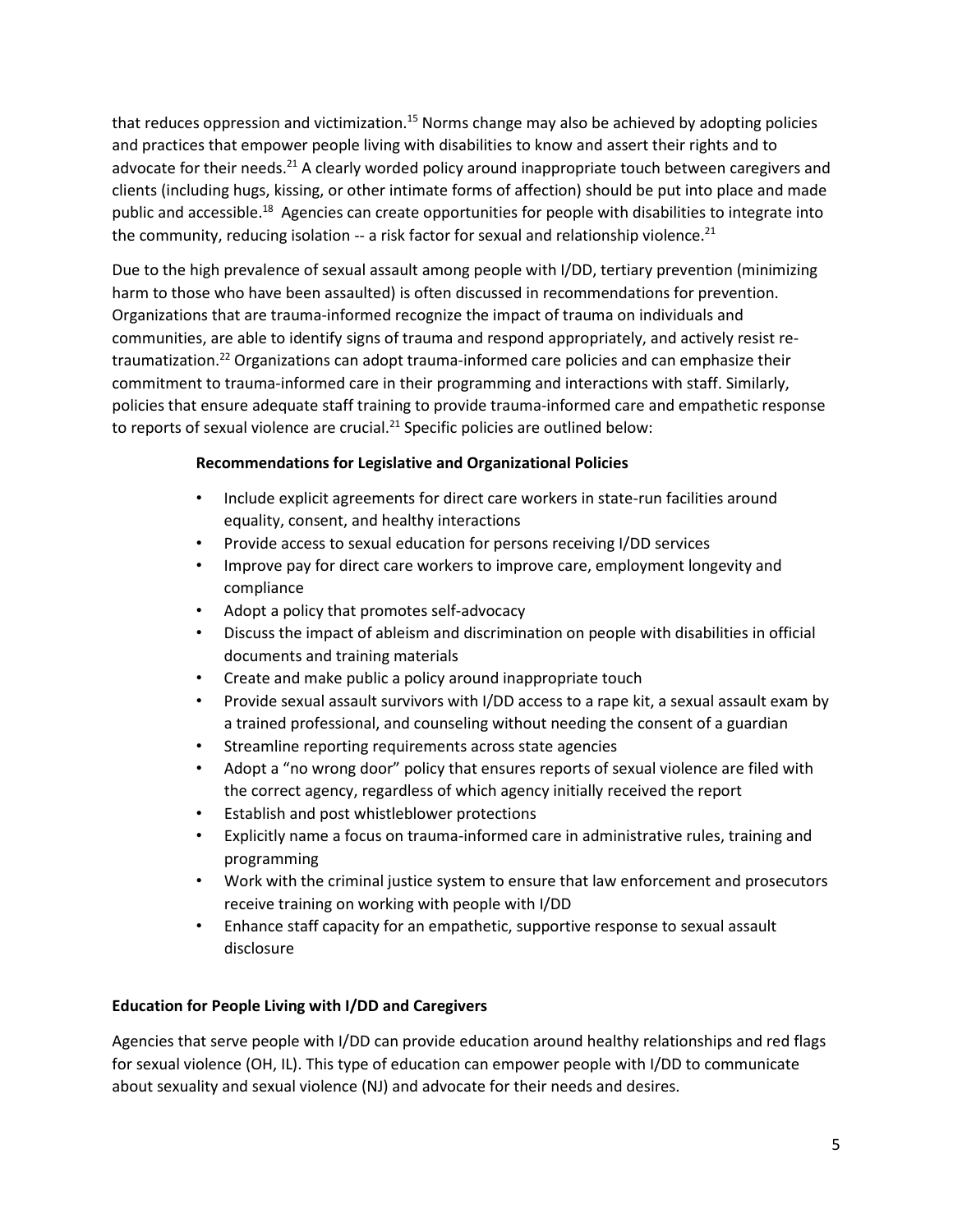Advocates emphasize that sexuality education for people with I/DD should be grounded in the belief that sexuality is a critical part of a person's identity and well-being. Programs should focus on people with I/DD feeling empowered to make decisions about their bodies and feeling respected in choices about their sexuality.<sup>18</sup> Throughout this process, people with I/DD should feel free to explore, identify, and define their sexuality without judgement.<sup>21</sup> Respect for individual sexual differences should be encouraged, and education should be inclusive of a variety of diverse sexual and gender identities.<sup>18</sup> Education should be made available in languages that clients speak and should be accessible; education using adaptive technology for people with a variety of disabilities is increasingly available.<sup>15</sup>

Sexuality education may include education about basic rights as well as strategies for self-protection.<sup>14</sup> People living with I/DD who are survivors of sexual violence may not realize that intimate touching can be a part of a consensual, pleasurable sexual encounter; sexuality education can help people realize that this type of sexual activity can be a typical expression of intimacy.<sup>18</sup>

Advocacy organizations also emphasize that healthcare providers and allies should receive education and training about how to communicate about healthy sexuality as well as how to communicate about sexual violence.<sup>19</sup> Research suggests that caregivers for people living with I/DD often lack general knowledge about sexual violence.<sup>15</sup> Prevention education for caregivers and other professionals should be of sufficient dosage. A one-time training session does not appear to be effective for increasing knowledge about sexual violence.<sup>15</sup> It is recommended that caregivers also are trained in traumainformed care and receive education about ableism and discrimination as a routine part of professional development and training.<sup>18</sup> Families who are trained to recognize the signs of abuse and report sexual violence can reduce re-victimization. 14

The lack of privacy among people with I/DD who live in group settings can contribute to the risk of sexual violence.<sup>15</sup> Education for caregivers and support staff around the need for privacy can shift organizational norms towards a culture of consent. For example, staff can model consent by asking clients for permission to engage in contracted activities such as bathing and changing.<sup>21</sup>

## **Recommendations for Education for People with I/DD, Caregivers, and Allies**

- Provide sexuality education for people with I/DD that is grounded in empowerment, respect, and the belief that sexuality should be nurtured and valued as a critical part of a person's identity, well-being, and choice
- Provide education around healthy relationships and red flags for abuse
- Educate individuals about active consent
- Help individuals understand that intimate touching, if consented to, is a normal means of sexual expression
- Improve communication around sexuality and sexual violence
- Offer adaptive technology-assisted programs when appropriate
- Equip healthcare providers with communication skills and resources to talk about sexual violence
- Train staff to promote more equity among staff members and people with disabilities
- Teach staff to respect the need for privacy; teach and model healthy boundaries
- Educate direct care providers on the principles and tenets of trauma-informed care
- Educate staff about ableism and discrimination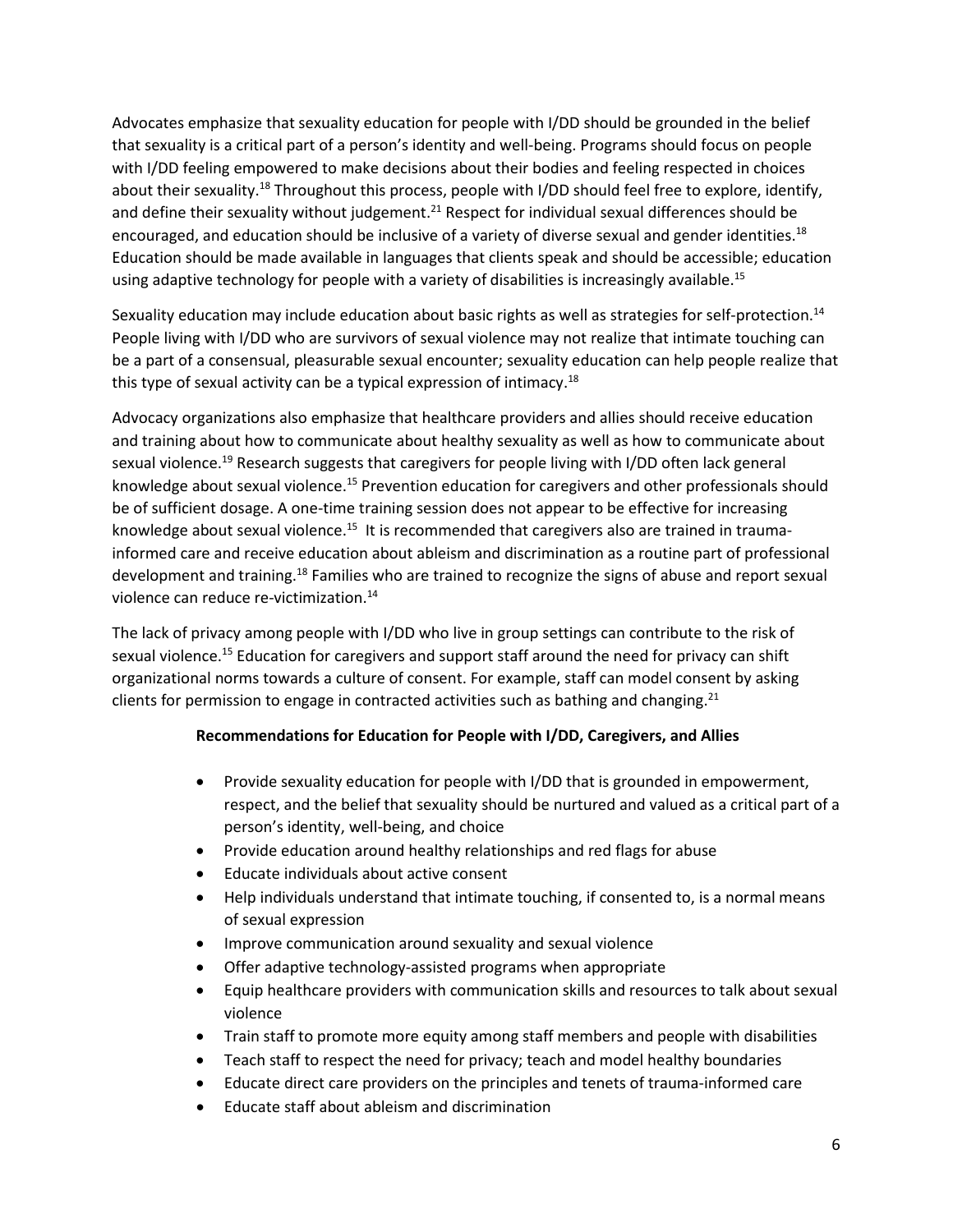• Educate families and care providers about signs of abuse, how to plan against abuse, and how to contact authorities about apparent abuse

# **Collaboration and Research**

Prevention of sexual violence requires a coordinated effort within organizations that includes working on policy, training and education, and norms change.<sup>18</sup> State governments, rape crisis centers, advocacy groups, and organizations that serve people with I/DD can work together to create and administer free, accessible trainings about sexual violence prevention.<sup>14</sup> It is crucial that people living with I/DD are involved in this process at every step and are compensated appropriately for their time and expertise.<sup>21</sup>

There are substantial gaps in the research surrounding prevalence and prevention of sexual violence among people living with disabilities. States can prioritize funding for data collection to better understand the circumstances around sexual assault against people living with I/DD.<sup>14</sup> Through collaborative research, trends can be identified and addressed, and research-supported interventions can be designed, implemented, and evaluated to add to the prevention knowledge base. Most prevention programs for this population that have been implemented and evaluated are focused on risk reduction rather than primary prevention. 14

## **Recommendations for Collaboration and Research**

- Make sure self-advocates are involved in and driving the process from the beginning, and pay them appropriately
- Collaborate among service agencies to respond in ways that are victim-centered, supportive and empowering so the victim can lead their own recovery process
- Create collaborations between states and organizations in the I/DD system to create and promote free, accessible trainings for community members
- Prioritize funding for research and data collection on sexual abuse against people with disabilities
- Identify and address trends of sexual abuse against people with disabilities
- Set aside funding for development and evaluation of prevention and risk reduction programs for disability communities

# **Trauma-Informed Care Principles**

Because experiences of violence are common and pervasive among people with disabilities, and assaults are infrequently reported, advocacy groups recommend that organizations working with these populations adopt trauma-informed care principles to ensure that clients are not inadvertently retraumatized.<sup>14</sup> A Practical Guide for Creating Trauma-Informed Disability, Domestic Violence, and Sexual Assault Organizations,<sup>23</sup> prepared by Wisconsin's Violence Against Women with Disabilities and Deaf Women Project, outlines four conditions critical to a trauma-informed organization (Figure 2). Although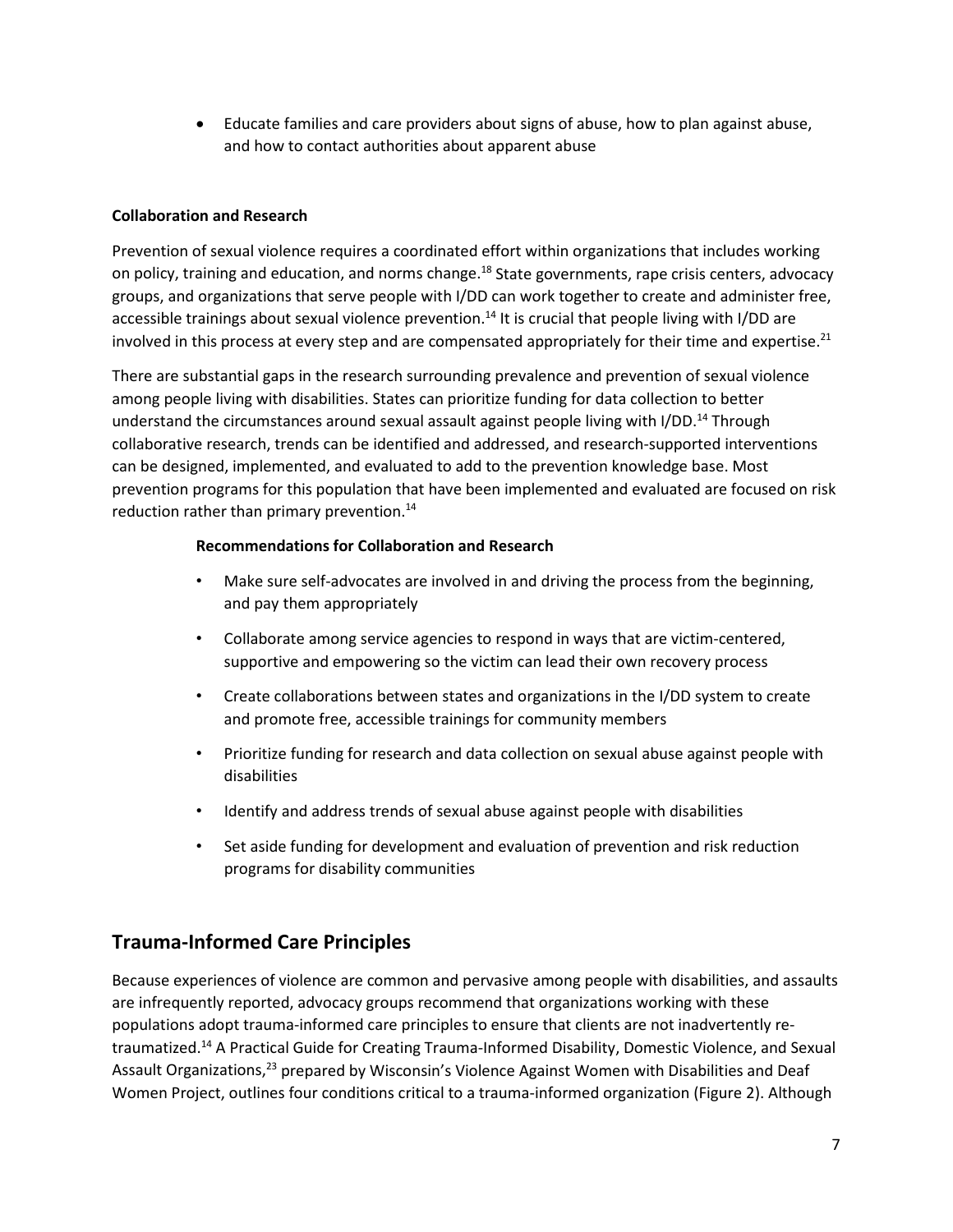this model was developed for care centers, the principles can be generalized to any organization serving these populations.





## **Understanding Trauma First**

In a trauma-informed organization, understanding trauma and the impact it has on individuals who have experienced trauma is the framework within which all else is understood, developed and implemented within the program. Using trauma-informed care means putting the victim/survivor's perspective first; everything that is implemented and considered should take into consideration the victim's perspective. Everyone in the organization should be aware of the impact of trauma when they interact with a survivor.

## **Safety and Autonomy**

In a trauma-informed care framework, safety is defined from the survivor's point of view. Interactions between staff and survivors should convey an emphasis on the autonomy, self-determination and safety of the survivor. Survivors are given necessary information in order to make informed decisions about their health and recovery. Privacy and safety can be respected and valued by staff through a commitment to maintaining client confidentiality within and outside the organization. Allowing and encouraging survivors to set the agenda and pace for their treatment helps them feel in control. Nonjudgmental reactions to survivors with disabilities creates an emotionally safe environment in which clients feel free to express themselves and their needs. For example, a trauma-informed approach would reframe a perception that a client is being difficult through the lens of understanding that they are making decisions that make them feel safe and in control of their situation.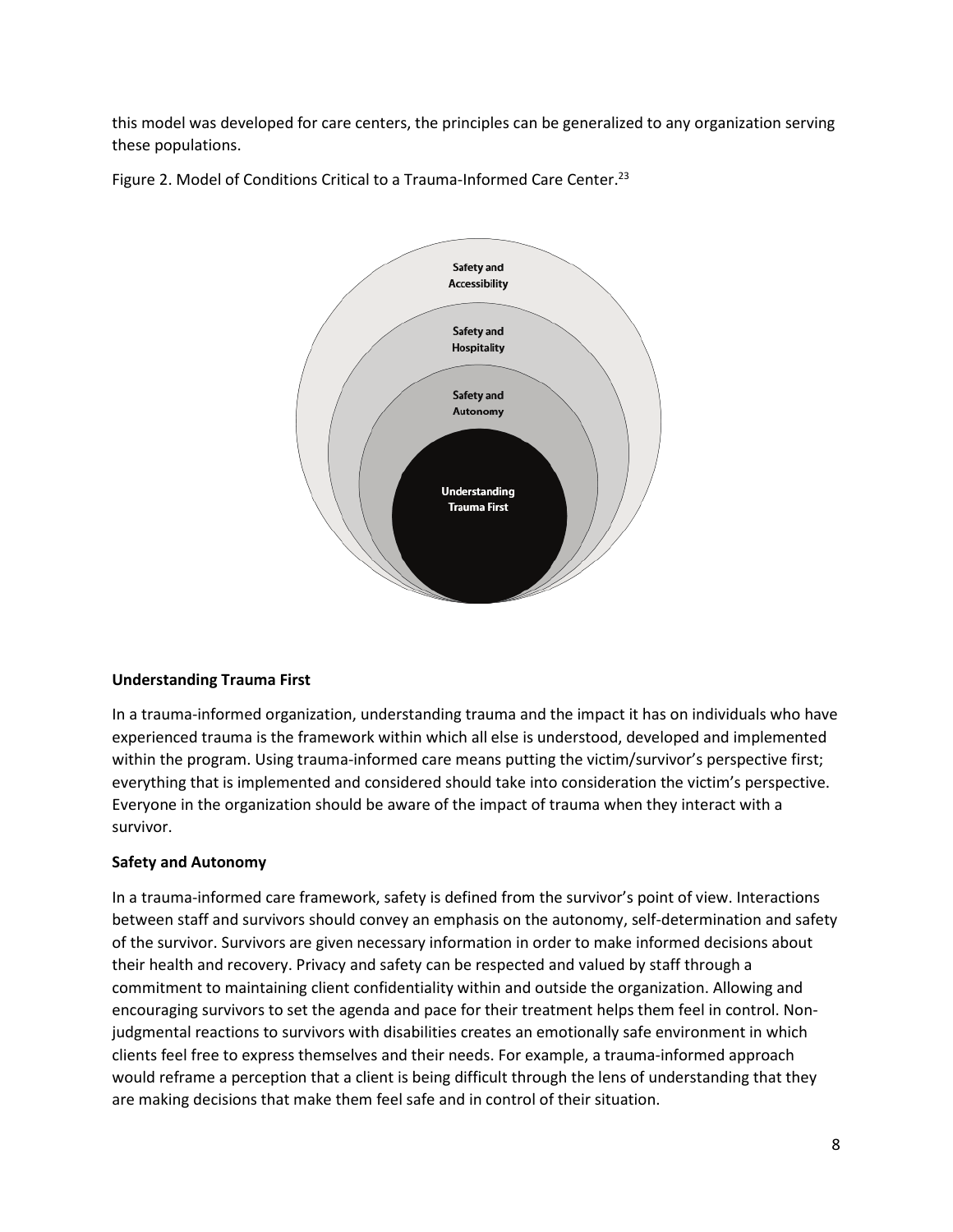## **Safety and Hospitality**

Inclusivity and hospitality are important aspects of a trauma-informed organization. Inclusivity and hospitality refer to equalizing power dynamics between people by being respectful, welcoming and thoughtful towards people that are generally underserved, not heard, or not understood. Collaboration and sharing of power is essential to meaningful participation. This involves creating a space for people to participate in ways that are meaningful to them. There should be a sharing and balance of power between service providers and survivors in a way that remains perceptive to the individual needs of the survivor while also maintaining uniformity and consistency among all clients. Transparency when speaking to others fosters a sense of personal safety, choice, and autonomy. Recognizing that abuses of power and control have been central to survivors' experiences of victimization, and committing to minimizing power imbalances inherent in service organizations, is central to trauma-informed care.

# **Accessibility**

Accessibility refers to standards encompassed in the Americans with Disabilities Act as well as the development of policies and procedures within organizations that are trauma-informed. Physical spaces as well as the people providing services should be accessible (open and trauma-aware) to the people that the center serves.

# **Preventing Sexual Violence among People with I/DD: Learning Community Discussions and Recommendations**

In December 2018, the New Mexico Department of Health (NMDOH) convened a learning community to discuss prevention of sexual violence among people living with I/DD in New Mexico. The learning community included self-advocates as well as representatives from the NMDOH Office of Injury Prevention, the University of New Mexico Prevention Research Center (UNM PRC), NMDOH Developmental Disabilities Supports Division (NM DDSD), NMDOH Epidemiology and Response Division, the NM Children, Youth, and Families Department, the NM Office of the Attorney General, Easter Seals, the Arc of New Mexico, and A Better Way of Living.

After hearing presentations from the UNM PRC and NM DDSD, the group divided into two workgroups to discuss ways to move forward. The first group discussed ways to increase awareness among DD providers regarding sexual violence, the need for prevention, and services available to people living with disabilities who have been assaulted. The second group discussed potential state- and organizationallevel policies that may be a good fit for New Mexico.

# **Increasing Awareness of Sexual Violence and Primary Prevention**

*Sexuality Training*. In the current New Mexico Developmentally Disabled (DD) waiver, sexuality training is required for case managers but optional for direct support personnel. The DDSD Division Director expressed that this is the result of insufficient financing to support this training, and turnover of direct support staff. One participant relayed her experience with attending sexuality training, noting that "not a single person with direct care was there;" rather, all that attended were administrative staff. This person also noted that the training did not emphasize that all acts of sexual violence, not just rape, need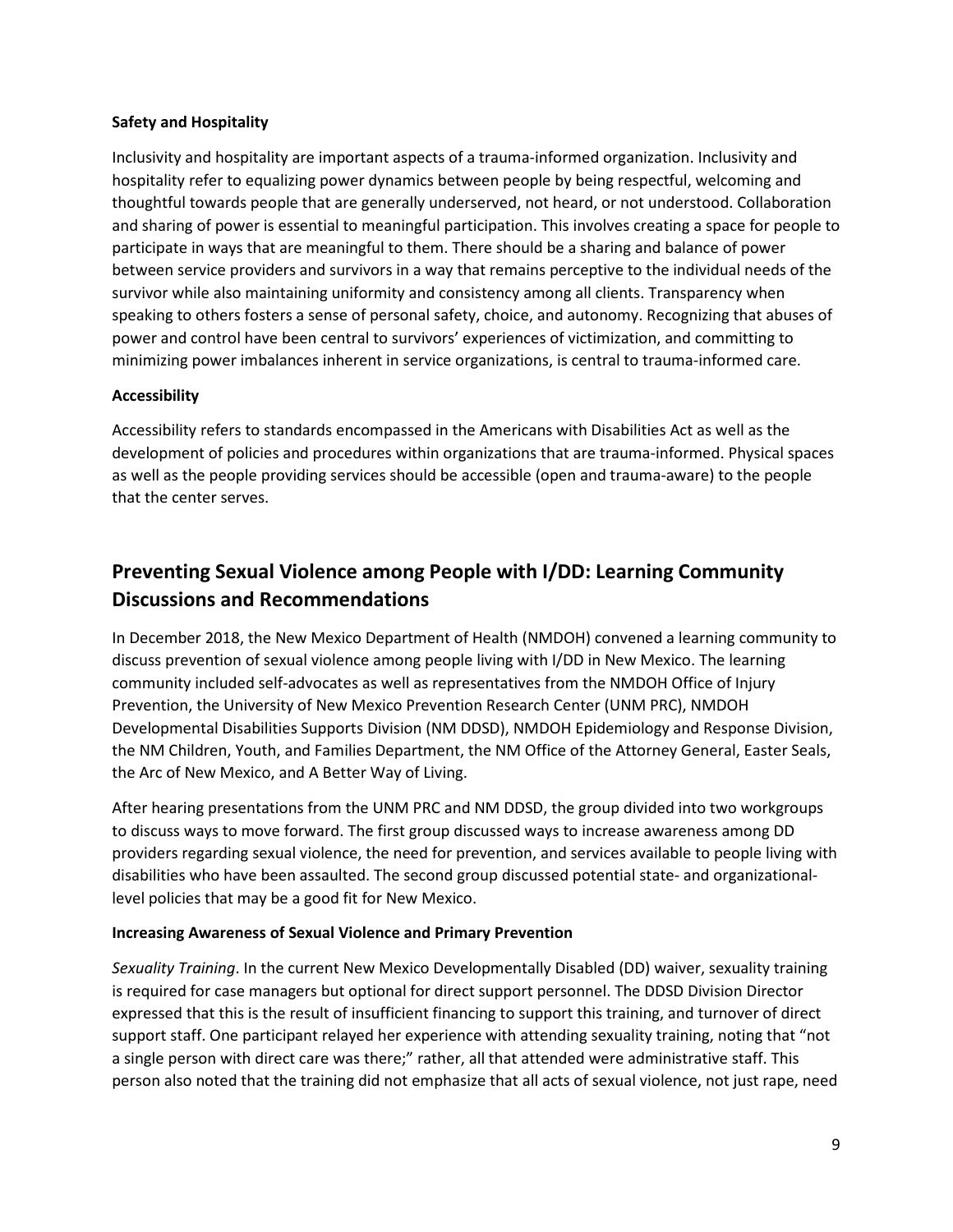to be investigated. The participant also felt that training did not adequately address ableism, and that individuals with I/DD should have the same access to justice that "any of us" has.

*Sexual violence prevention training/awareness*. The group discussed ways to incorporate sexual violence prevention training into current training for case managers, direct support personnel and guardians. One participant noted that any changes would have to go through bureaucratic review, which is timeconsuming. For instance, the training division with NMDOH/DDSD would have to oversee changes to training protocols. An additional barrier was the amount of training that is already expected and this would need to be added. Another participant noted that training provided to guardians is not taken advantage of, with many of the same people attending the training sessions each time. The group discussed strategies to get parents and guardians involved in sexual violence prevention, perhaps by inviting Parents Reaching Out New Mexico.

The group also discussed the content of a sexual violence prevention training. Ideas included providing both an introduction and broader training with direct care providers, making training mandatory for managers, and including topics such as healthy relationships and healthy sexuality. It was suggested to use scenarios during training sessions, although one participant mentioned that there was often a disconnect between what people say when given scenarios and what they actually do in a real situation. The group recommended having a designated coordinator in a funded position to coordinate training.

*Leadership*. It was also stressed that leadership needed to emphasize the importance of sexual violence prevention as a priority and needed to demonstrate that the issue was serious through action and modelling. Policies could be implemented regarding client sexuality and rights to privacy. One participant cited that less than 25% of agencies nationally have policies on sexuality among individuals with I/DD.

*Prevention in the Education System*. The group discussed educating children, beginning in elementary school, regarding appropriate boundaries. There was a recommendation to include rape crisis centers and sexual violence prevention agencies in prevention efforts for people with I/DD. Currently, agencies implement programs in schools that discuss the topic of having boundaries, being respectful, healthy sexuality, and how it is okay to say "no," but it is unclear if students with disabilities are included in these sessions or if there are curricula being used that are specific to young children with I/DD.

Training for teachers and school administrators was also recommended. It was further suggested that the UNM Department of Education modify how they train special education teachers. One participant stated that current teaching emphasizes compliance as a virtue which could make individuals with I/DD more susceptible to sexual assault.

*Collaboration.* Cross-collaboration across sectors emerged as a need moving forward. Development of a task force or other team including multiple state agencies as well as other partners was suggested. Participants suggested including people working on early childhood wellness, including home visiting programs, as well as juvenile probation, public schools, NM DOH, CYFD, foster care and group homes. It was also suggested that legislative appropriations should explicitly include collaboration and prevention. In addition to prevention, the group also recognized a need for collaboration and commitment to resolving reported incidents in a more timely fashion. Currently, the average turnaround time for investigating a reported incident was stated by a participant to be 7 months to 1 year.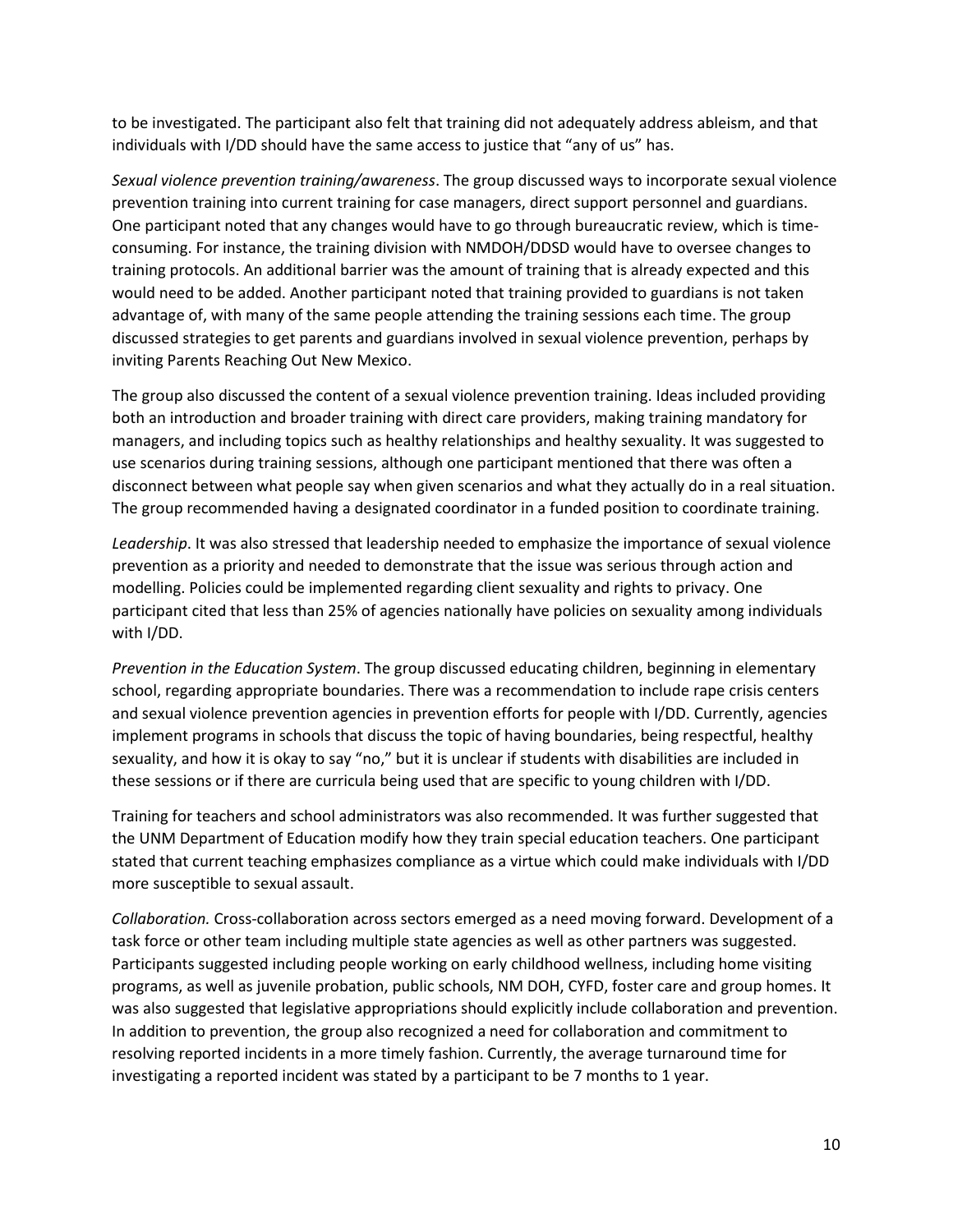*Legislative Policy.* The learning community participants recommended that a previous memorial regarding sexual assault prevention be reviewed, contextual differences between the past and present considered, and the memorial revised for the 2020 legislative session. The memorial (SM61), introduced in 2018, called for the establishment of a task force to address sexual assault against people with disabilities. The memorial died in committee. Participants also suggested creating a multi-sector working group for prevention of sexual violence among people with disabilities, with or without passage of a memorial. A priority for this group should be the development of a comprehensive strategic plan for New Mexico that includes improvements in data collection and overall assessment of the wellbeing of individuals with I/DD.

*Training.* The policy subgroup spoke of the need for organizational policies regarding staff training. The urgency of mandatory training for direct care staff and law enforcement officers was reinforced. Participants reported that the current fee structure for individual training sessions is cost prohibitive for many agencies. Potential funding streams as well as training methods to make training more affordable were discussed. For example, an online training platform was said to be under consideration by the Bureau of Behavioral Support. To ensure the quality of trainings, one participant expressed that training coordinators should be hired to oversee sessions.

# **Conclusions**

Primary prevention of sexual violence among people living with disabilities is critical to their health and well-being. Interventions at the policy and community level, and changes to reporting procedures combined with direct education of individuals with disabilities, their families, caregivers, and service providers hold promise for prevention of sexual violence. These primary prevention strategies should be complemented by the use of trauma-informed care principles when working with the I/DD community.

The learning community identified several areas of work specific to New Mexico. This included creation of a cross-sector task force or other collaborative effort to reduce sexual violence among New Mexicans with I/DD, starting with development of a statewide strategic plan. In addition, prioritizing this issue at the leadership level across state agencies was seen as critical to making lasting changes. Furthermore, training of direct care staff and sexual health education for individuals with I/DD were seen as priorities. Taking a comprehensive approach, with multi-level strategies, holds promise for prevention of sexual violence among persons living with I/DD and reduction of the long-term mental and physical health consequences.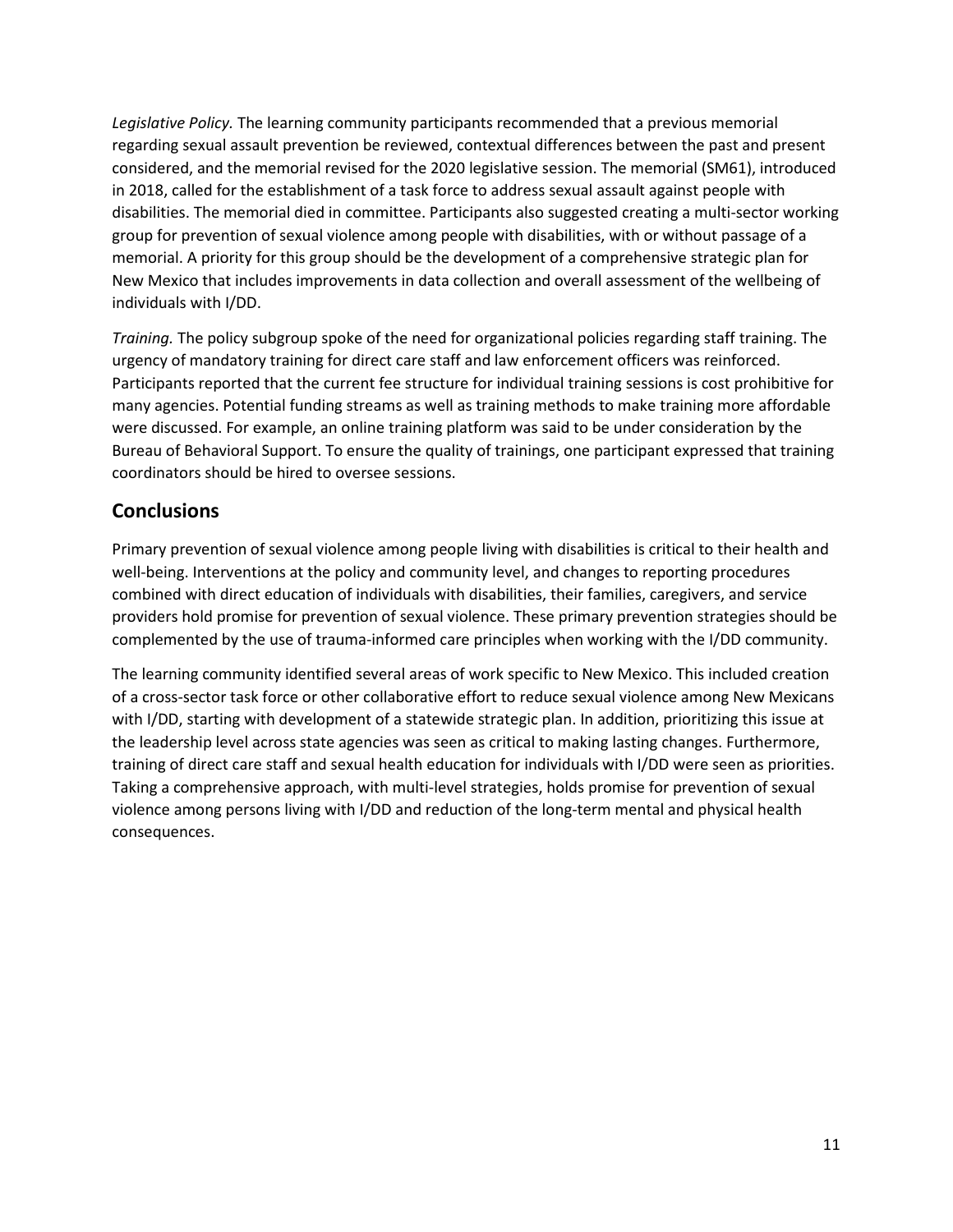# **Resources**

**Toolkits, strategic plans, sample policies**

**Illinois Imagines Toolkit** <https://icasa.org/resources/illinois-imagines>

**Sexual Abuse of Individuals with Developmental Disabilities: Analysis and Recommendations for Ohio**

[http://www.disabilityrightsohio.org/assets/documents/dro\\_sexual\\_abuse\\_combined\\_report.pdf](http://www.disabilityrightsohio.org/assets/documents/dro_sexual_abuse_combined_report.pdf)

**Massachusetts Association of Approved Private Schools: Sex Abuse Prevention Resources** <https://maaps.org/sex-abuse-prevention-resources/>

**STOP SV**: **A Technical Package to Prevent Sexual Violence**

<https://www.cdc.gov/violenceprevention/pdf/sv-prevention-technical-package.pdf>

**The Arc of New Jersey's White Paper on Sexual Violence Against People with I/DD**

<https://www.arcnj.org/information/sexual-offenses.html>

**Media Coverage of Sexual Violence among people with I/DD (contains helpful links)**

#### **NPR series on sexual violence among people with intellectual disabilities**

<https://www.npr.org/series/575502633/abused-and-betrayed>

#### **Sexuality Education Curricula**

**Planned Parenthood Developmental Disabilities and Sexuality Curriculum** [https://www.plannedparenthood.org/planned-parenthood-northern-new-england/local](https://www.plannedparenthood.org/planned-parenthood-northern-new-england/local-education-training/development-disabilites-sexuality)[education-training/development-disabilites-sexuality](https://www.plannedparenthood.org/planned-parenthood-northern-new-england/local-education-training/development-disabilites-sexuality)

**Stop Abuse for Everyone (SAFE): Disability Services**

<https://www.safeaustin.org/our-services/prevention-and-education/disability-services/>

#### **Empowerment Self-Defense Training**

**Triangle, Inc: IMPACT:Ability**

<https://triangle-inc.org/impactability/>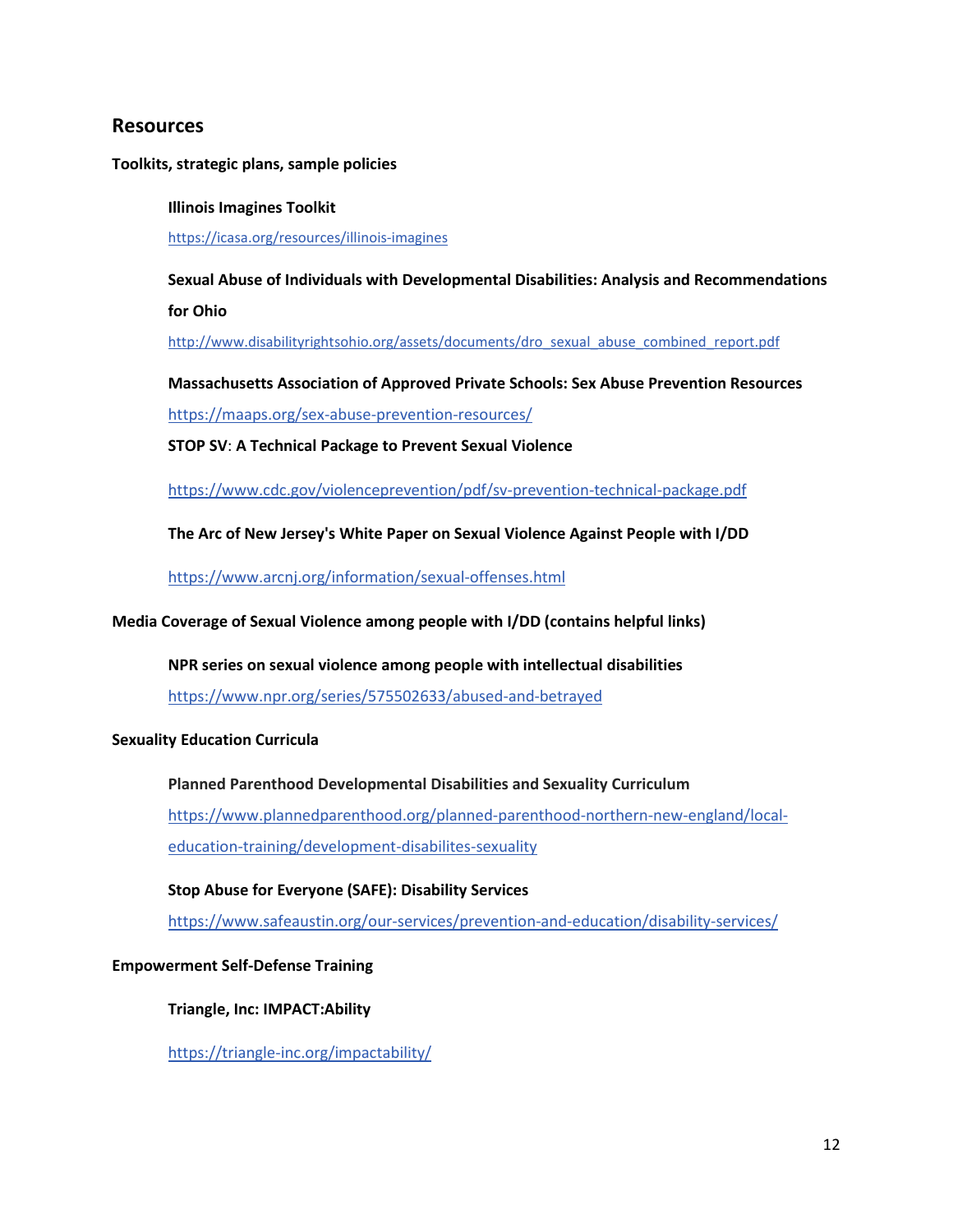#### **Resolve**

## <http://resolvenm.org/take-a-class/empowerment-self-defense/>

## **Resources for health care professionals to talk about SV with clients with DD/ID**

#### **The Arc's National Center on Criminal Justice and Disability: Talk about Sexual Violence**

[https://www.thearc.org/file/nccjd\\_sexual-violence/ARC-BRC-finalreport-6-FINAL.pdf](https://www.thearc.org/file/nccjd_sexual-violence/ARC-BRC-finalreport-6-FINAL.pdf)

#### **Trauma-Informed Care/Supporting Survivors**

#### **Creating Access: Supporting Survivors of Sexual Assault with Disabilities**

[http://www.calcasa.org/wp-content/uploads/2010/12/Disabilities-Info-Packet-Final-Upload-](http://www.calcasa.org/wp-content/uploads/2010/12/Disabilities-Info-Packet-Final-Upload-12.29.10.pdf)[12.29.10.pdf](http://www.calcasa.org/wp-content/uploads/2010/12/Disabilities-Info-Packet-Final-Upload-12.29.10.pdf)

#### **SAMHSA Principles of Trauma-Informed Care**

https://www.samhsa.gov/samhsaNewsLetter/Volume\_22\_Number\_2/trauma\_tip/guiding\_princ iples.html

**A Practical Guide for Creating Trauma-Informed Disability, Domestic Violence and Sexual Assault Organizations**

[https://www.nsvrc.org/sites/default/files/publications/2018-04/Disability\\_Trauma-Informed-](https://www.nsvrc.org/sites/default/files/publications/2018-04/Disability_Trauma-Informed-Guide.pdf)[Guide.pdf](https://www.nsvrc.org/sites/default/files/publications/2018-04/Disability_Trauma-Informed-Guide.pdf)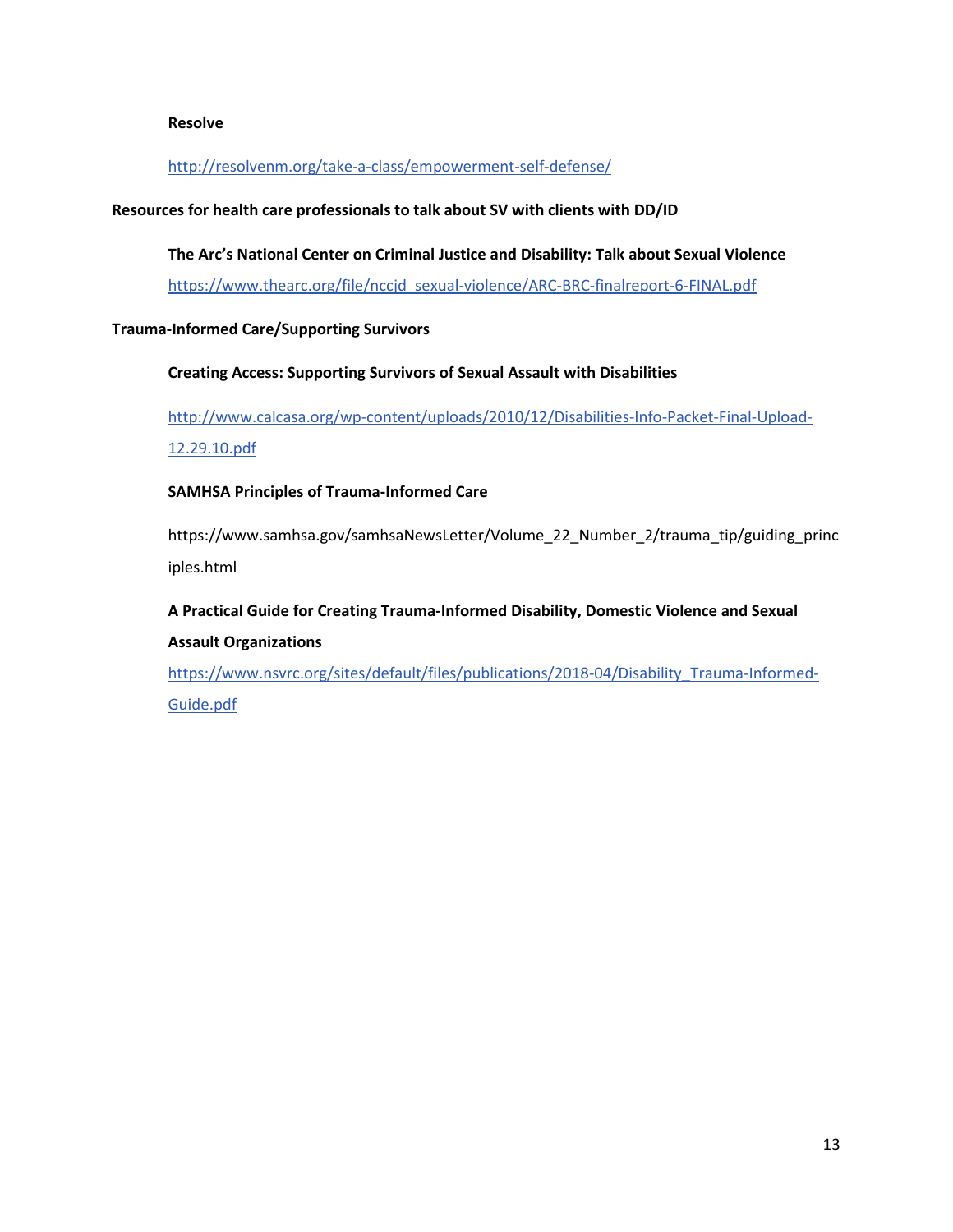# **References**

- 1. Basile KC DS, Jones K, Freire K, Dills J, Smith SG, Raiford JL. S Atlanta, GA: National Center for Injury Prevention and Control, Centers for Disease Control and Prevention; 2016.
- 2. Basile KC, Breiding MJ, Smith SG. Disability and Risk of Recent Sexual Violence in the United States. *Am J Public Health.* 2016;106(5):928-933.
- 3. US Department of Justice, Bureau of Justice Statistics, National Crime Victimization Series, 2011- 2015.
- 4. New Mexico Behavior Risk Factor Surveillance Survey (BRFSS). 2016-2017. Santa Fe, NM: New Mexico Department of Health, Personal Communication with BRFSS Epidemiologist on January 8, 2019.
- 5. New Mexico Youth Risk and Resiliency Survey (NM-YRRS). Santa Fe, NM: New Mexico Department of Health and New Mexico Public Education Department; 2013.
- 6. Borowsky IW IM, Resnick MD. Adolescent suicide attempts: Risks and protectors. *Pediatrics.*  2001;107(3):485-493.
- 7. Ullman S BL. Sexual Assault History and Suicidal Behavior in a National Sample of Women.pdf. *Suicide Life Threat Behav.* 2002;32(2):117-130.
- 8. Afifi TO EM, Cox BJ, Asmundson GJG, Stein MB, Sareen J. Psychiatric Disorders and Suicide Ideation and Attempts Associated with ACEs. *Am J Public Health.* 2008;98(5):946-952.
- 9. Kilpatrick DG, Ruggiero KJ, Acierno R, Saunders BE, Resnick HS, Best CL. Violence and risk of PTSD, major depression, substance abuse/dependence, and comorbidity: Results from the National Survey of Adolescents. *Journal of Consulting and Clinical Psychology.* 2003;71(4):692- 700.
- 10. Santaularia J JM, Hart L, Haskett L, Welsh E, Faseru B. Relationships between sexual violence and chronic disease: a cross-sectional study.pdf. *BMC Public Health.* 2014;14(1):1286-1293.
- 11. Stahlman S, Javanbakht M, Cochran S, Hamilton AB, Shoptaw S, Gorbach PM. Mental Health and Substance Use Factors Associated With Unwanted Sexual Contact Among U.S. Active Duty Service Women. *J Trauma Stress.* 2015;28(3):167-173.
- 12. Wacker J, Macy R, Barger E, Parish S. Sexual assault prevention for women with intellectual disabilities: a critical review of the evidence. *Intellect Dev Disabil.* 2009;47(4):249-262.
- 13. California Coalition Against Sexual Assault. *Creating Access Supporting Survivors of Sexual Assault with Disabilities.* 2010. http://www.calcasa.org/wpcontent/uploads/2010/12/Disabilities-Info-Packet-Final-Upload-12.29.10.pdf. Accessed January 10, 2019.